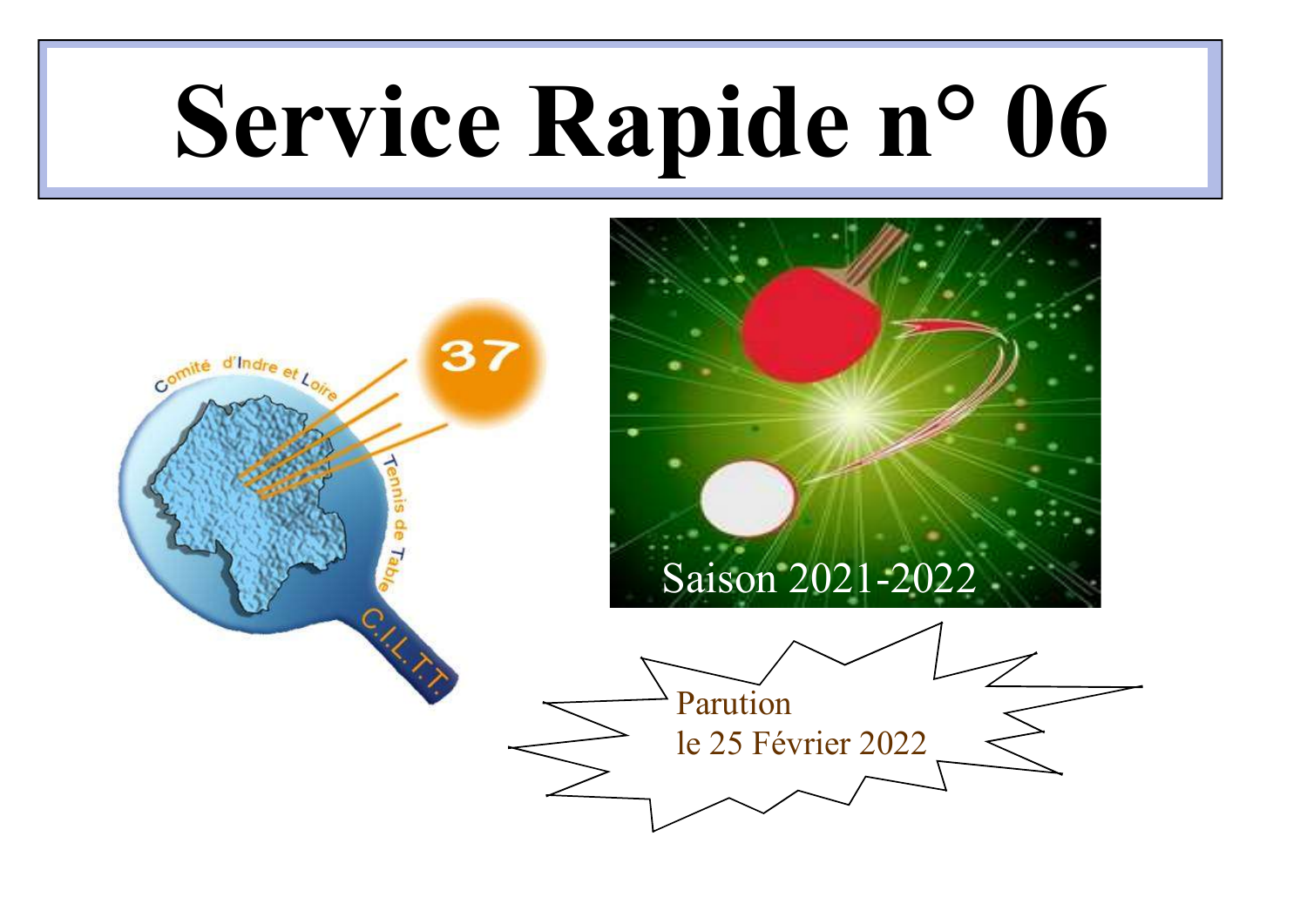## PRE-REGIONALE

#### 1ère journée (2ème phase)

#### 2ème journée (2ème phase)

| TT CHINONAIS 1                   | - TT PARCAY-MESLAY 2   | 05<br>09      |     |                              |    |     |     |  |                |
|----------------------------------|------------------------|---------------|-----|------------------------------|----|-----|-----|--|----------------|
| A.S. FONDETTES 5                 | - LANGEAIS-CINQ MARS 1 | 08<br>06      | Rg, | Equipe                       | РT |     | IV. |  | PFI            |
| TT MONTS ARTANNES 2              | - US LA RICHE TT 1     | 07<br>07      |     | IA.S. FONDETTES 5            | 6  |     |     |  | 0 1 0 1        |
| TT ST GENOUPH 4                  | - C.P. VEIGNE 1        | Reporté 03/04 |     | <b>ILANGEAIS-CINQ MARS 1</b> |    |     |     |  | $\overline{0}$ |
|                                  |                        |               |     | <b>TT PARCAY-MESLAY 2</b>    |    |     |     |  | 0101           |
| 2ème journée <i>(2ème phase)</i> |                        |               |     | <b>ITT ST GENOUPH 4</b>      |    |     |     |  | 0101           |
| LANGEAIS-CINQ MARS 1             | - TT CHINONAIS 1       | 09<br>05      |     | <b>IUS LA RICHE TT 1</b>     |    |     |     |  | 0 <sub>0</sub> |
| US LA RICHE TT 1                 | - A.S. FONDETTES 5     | 04<br>10      |     | TT MONTS ARTANNES 2          |    |     |     |  | 0 1 0 1        |
| C.P. VEIGNE 1                    | - TT MONTS ARTANNES 2  | Reporté 04/03 |     | <b>TT CHINONAIS 1</b>        |    |     | 210 |  | 0 1 0 1        |
| TT PARCAY-MESLAY 2               | - TT ST GENOUPH 4      | 08<br>06      | 8   | IC.P. VEIGNE 1               |    | 010 |     |  | 0101           |
|                                  |                        |               |     |                              |    |     |     |  |                |



# DÉPARTEMENTALE 1

## POULE 1

| 1ère journée (2ème phase) |                          |                |    |                               |                |                |                |              |                |                |             |
|---------------------------|--------------------------|----------------|----|-------------------------------|----------------|----------------|----------------|--------------|----------------|----------------|-------------|
| ST AVERTIN SPORTS TT 4    | - TT PARCAY-MESLAY 3     | 11             | 03 |                               |                |                |                |              |                |                |             |
| US RENAUDINE TT 3         | $-4S$ TOURS T.T. 10      | 10             | 04 | Rg<br>Equipe                  | <b>PT</b>      |                | V              | N            | D              | PIF            |             |
| <b>RS ST CYR/LOIRE 2</b>  | - ES OESIENNE TT 1       | 07             | 07 | <b>ST AVERTIN SPORTS TT 4</b> | 6              | $\overline{2}$ | $\overline{2}$ | $\mathbf 0$  | 0              | 0 <sup>1</sup> |             |
| A.C. AMBOISE 2            | - STE MAURE TT 1         | Reporté        |    | US RENAUDINE TT 3             | 6              | $\overline{2}$ | 2 <sup>1</sup> | 0            | 0              | $0$   0        |             |
|                           |                          |                |    | 3 A.C. AMBOISE 2              | 3              |                | $\mathbf{1}$   | $\mathbf 0$  | $\mathbf 0$    | 0 <sup>1</sup> |             |
| 2ème journée (2ème phase) |                          |                |    | <b>I</b> STE MAURE TT 1       | 3              |                |                | 0            | 0              | $0$   0        |             |
| 4S TOURS T.T. 10          | - ST AVERTIN SPORTS TT 4 | 04             | 10 | <b>IRS ST CYR/LOIRE 2</b>     | 3              | $\overline{2}$ | $\mathbf 0$    | $\mathbf{1}$ |                | $0$   0        |             |
| ES OESIENNE TT 1          | - US RENAUDINE TT 3      | 04             | 10 | <b>IES OESIENNE TT 1</b>      | 3              | $\overline{2}$ | 0              | 1            |                | 0 <sup>1</sup> |             |
| STE MAURE TT 1            | - RS ST CYR/LOIRE 2      | 08             | 06 | 4S TOURS T.T. 10              | $\overline{2}$ | $\overline{2}$ | 0              | $\mathbf 0$  | $\overline{2}$ | $0$   0        |             |
| TT PARCAY-MESLAY 3        | - A.C. AMBOISE 2         | 04             | 10 | <b>ITT PARCAY-MESLAY 3</b>    | 2              | $\overline{2}$ | $\overline{0}$ | $\mathbf 0$  | $\overline{2}$ | 0 <sup>1</sup> |             |
|                           |                          |                |    |                               |                |                |                |              |                |                |             |
|                           |                          | <b>POULE 2</b> |    |                               |                |                |                |              |                |                |             |
|                           |                          |                |    |                               |                |                |                |              |                |                |             |
| 1ère journée (2ème phase) |                          |                |    |                               |                |                |                |              |                |                |             |
| <b>CS MEMBROLLAIS 1</b>   | - 4S TOURS T.T. 9        | 09             | 05 |                               |                |                |                |              |                |                |             |
| US RENAUDINE TT 4         | - TT JOUE LES TOURS 6    | 03             | 11 | Rg<br>Equipe                  | PT             | J              | $\mathsf{v}$   | N            | D              | PIF            |             |
| LARCAY T.T. 1             | - AS VERETZ TT 2         | 06             | 08 | <b>ITT JOUE LES TOURS 6</b>   | 6              | $\overline{2}$ | 2 <sup>1</sup> | $\mathbf 0$  | 0              | 0 <sup>1</sup> |             |
| U.S. GENILLE TT 1         | - A.S MONTLOUIS/LOIRE 1  | 06             | 08 | <b>JA.S MONTLOUIS/LOIRE 1</b> | 6              | 2              | $\overline{2}$ | 0            | 0              | 0 <sup>1</sup> |             |
|                           |                          |                |    | <b>JAS VERETZ TT 2</b>        | 6              | $\overline{2}$ | 2 <sup>1</sup> | $\mathbf 0$  | 0              | $\overline{0}$ | 0           |
| 2ème journée (2ème phase) |                          |                |    | <b>ICS MEMBROLLAIS 1</b>      | 4              | $\overline{2}$ |                | 0            |                | 0 <sup>1</sup> | $\mathbf 0$ |
| TT JOUE LES TOURS 6       | - CS MEMBROLLAIS 1       | 10             | 04 | 5 LARCAY T.T. 1               | $\overline{2}$ | $\overline{2}$ | 0              | $\mathbf 0$  | $\overline{2}$ | $0$   0        |             |
| AS VERETZ TT 2            |                          |                |    |                               |                |                |                |              |                |                |             |
|                           | - US RENAUDINE TT 4      | 08             | 06 | US RENAUDINE TT 4             | 2              | $\overline{2}$ | 0              | $\mathbf 0$  | $\overline{2}$ | 0 <sup>1</sup> |             |
| A.S MONTLOUIS/LOIRE 1     | - LARCAY T.T. 1          | 08             | 06 | <b>U.S. GENILLE TT 1</b>      |                | 1              | $\overline{0}$ | $\mathbf 0$  |                | 0 <sup>1</sup> |             |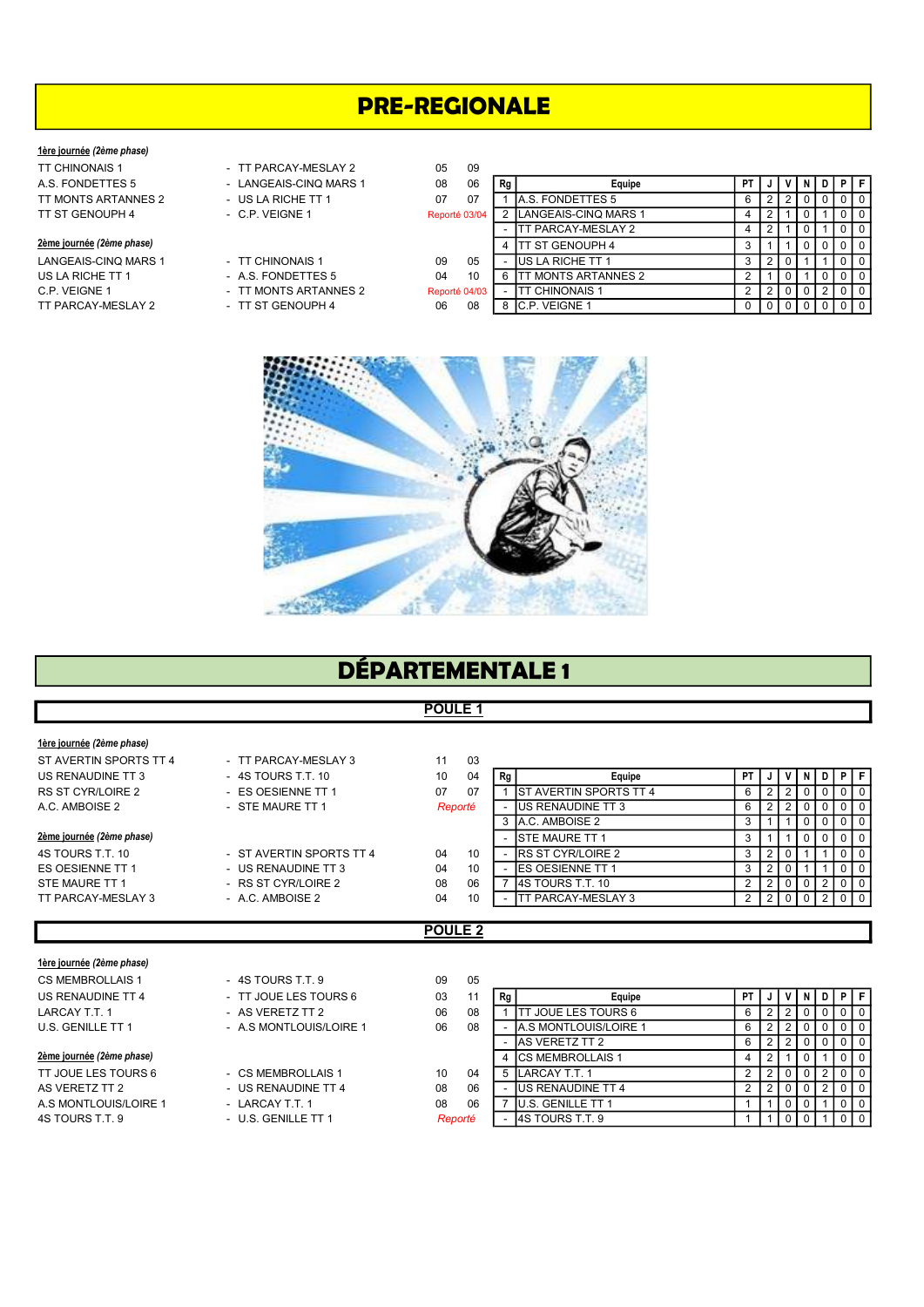|                                    |                                                   |                    |               | <b>DÉPARTEMENTALE 2</b>                                            |                                                                                                                                                                                      |
|------------------------------------|---------------------------------------------------|--------------------|---------------|--------------------------------------------------------------------|--------------------------------------------------------------------------------------------------------------------------------------------------------------------------------------|
|                                    |                                                   | POULE <sub>1</sub> |               |                                                                    |                                                                                                                                                                                      |
| 1ère journée (2ème phase)          |                                                   |                    |               |                                                                    |                                                                                                                                                                                      |
| <b>US CHAMBRAY 2</b>               | - TT PARCAY-MESLAY 4                              | 06                 | 08            |                                                                    |                                                                                                                                                                                      |
| ATT AZAY/CHER 1                    | 4S TOURS T.T. 11                                  | 06                 | 08            | Rg<br>Equipe                                                       | D<br><b>PT</b><br>J<br>V<br>N<br>P<br>F                                                                                                                                              |
| R.C. BALLAN 3                      | ES OESIENNE TT 2                                  | 04                 | 10            | <b>ES OESIENNE TT 2</b><br>$\mathbf{1}$                            | 2<br>$\overline{2}$<br>0<br>$\mathbf 0$<br>$\mathbf{0}$<br>$\mathbf 0$<br>6                                                                                                          |
| U.S. VERNOU S/BRENNE 1             | - STE MAURE TT 2                                  | 08                 | 06            | <b>TT PARCAY-MESLAY 4</b>                                          | $\overline{\mathbf{c}}$<br>$\sqrt{2}$<br>$\mathbf 0$<br>$\pmb{0}$<br>6<br>$\mathbf 0$<br>$\mathbf 0$                                                                                 |
|                                    |                                                   |                    |               | STE MAURE TT 2<br>3                                                | $\overline{2}$<br>$\mathbf 0$<br>$\overline{4}$<br>$\mathbf{1}$<br>$\mathbf{1}$<br>0<br>$\mathbf 0$                                                                                  |
| 2ème journée (2ème phase)          |                                                   |                    |               | US CHAMBRAY 2                                                      | $\overline{2}$<br>$\mathbf 0$<br>$\mathbf 0$<br>$\mathbf 0$<br>$\overline{4}$<br>$\mathbf{1}$<br>$\mathbf{1}$                                                                        |
| 4S TOURS T.T. 11                   | - US CHAMBRAY 2                                   | 05                 | 09            | 4S TOURS T.T. 11                                                   | $\overline{\mathbf{c}}$<br>$\mathbf 0$<br>4<br>1<br>$\mathbf{1}$<br>$\mathbf{0}$<br>$\mathbf 0$                                                                                      |
| ES OESIENNE TT 2<br>STE MAURE TT 2 | - ATT AZAY/CHER 1<br>- R.C. BALLAN 3              | 11<br>13           | 03<br>01      | U.S. VERNOU S/BRENNE 1<br><b>ATT AZAY/CHER 1</b><br>$\overline{7}$ | $\overline{2}$<br>$\mathbf 0$<br>0<br>$\overline{4}$<br>$\mathbf{1}$<br>$\mathbf{1}$<br>$\mathbf 0$<br>$\overline{2}$<br>$\overline{2}$<br>2<br>0<br>0<br>$\mathbf 0$<br>$\mathbf 0$ |
| TT PARCAY-MESLAY 4                 | - U.S. VERNOU S/BRENNE 1                          | 10                 | 04            | R.C. BALLAN 3<br>$\overline{\phantom{a}}$                          | $\pmb{0}$<br>$\mathbf 0$<br>$\pmb{0}$<br>$\overline{2}$<br>$\overline{c}$<br>$\overline{2}$<br>$\mathbf 0$                                                                           |
|                                    |                                                   |                    |               |                                                                    |                                                                                                                                                                                      |
|                                    |                                                   | <b>POULE 2</b>     |               |                                                                    |                                                                                                                                                                                      |
| 1ère journée (2ème phase)          |                                                   |                    |               |                                                                    |                                                                                                                                                                                      |
| A.P. ST SENOCH 1                   | - C.P. VEIGNE 2                                   | 07                 | 07            |                                                                    |                                                                                                                                                                                      |
| <b>TT CORMERY-TRUYES 4</b>         | - A.S. FONDETTES 6                                | 07                 | 07            | Rg<br>Equipe                                                       | P<br>PT<br>V<br>N<br>D<br>F<br>J                                                                                                                                                     |
| <b>TT BOUCHARDAIS 1</b>            | - TT BLERE V.C. 2                                 | 07                 | 07            | <b>ITT CORMERY-TRUYES 4</b><br>$\mathbf{1}$                        | 5<br>$\overline{\mathbf{c}}$<br>$\pmb{0}$<br>1<br>$\mathbf 0$<br>$\mathbf 0$                                                                                                         |
| A.S.T.T. ESVRES 1                  | - STE MAURE TT 3                                  | 08                 | 06            | A.S.T.T. ESVRES 1<br>$\sim$                                        | $\overline{\mathbf{c}}$<br>5<br>$\mathbf 0$<br>0<br>$\mathbf 0$<br>$\mathbf{1}$<br>1                                                                                                 |
|                                    |                                                   |                    |               | C.P. VEIGNE 2<br>3                                                 | $\overline{2}$<br>$\pmb{0}$<br>$\overline{\mathbf{c}}$<br>$\mathbf 0$<br>$\mathbf 0$<br>4<br>$\mathbf 0$                                                                             |
| 2ème journée (2ème phase)          |                                                   |                    |               | <b>TT BOUCHARDAIS 1</b>                                            | $\mathbf 2$<br>$\pmb{0}$<br>$\overline{2}$<br>$\pmb{0}$<br>$\mathbf{0}$<br>$\mathbf 0$<br>4                                                                                          |
| A.S. FONDETTES 6                   | - A.P. ST SENOCH 1                                |                    | Reporté 01/04 | <b>STE MAURE TT 3</b><br>5                                         | $\overline{2}$<br>$\pmb{0}$<br>3<br>$\mathbf{1}$<br>0<br>$\mathbf 0$<br>1                                                                                                            |
| TT BLERE V.C. 2                    | - TT CORMERY-TRUYES 4                             | 04                 | 10            | ITT BLERE V.C. 2                                                   | 3<br>$\overline{c}$<br>$\pmb{0}$<br>$\mathbf 0$<br>$\mathbf{1}$<br>$\mathbf 0$<br>1                                                                                                  |
| STE MAURE TT 3                     | - TT BOUCHARDAIS 1                                | 07                 | 07            | A.P. ST SENOCH 1<br>$\overline{7}$                                 | $\overline{2}$<br>0<br>1<br>0<br>0<br>0<br>1                                                                                                                                         |
| C.P. VEIGNE 2                      | - A.S.T.T. ESVRES 1                               | 07                 | 07            | A.S. FONDETTES 6                                                   | $\overline{2}$<br>$\pmb{0}$<br>$\mathbf 0$<br>$\mathbf 0$<br>$\Omega$<br>1                                                                                                           |
|                                    |                                                   | <b>POULE 3</b>     |               |                                                                    |                                                                                                                                                                                      |
| 1ère journée (2ème phase)          |                                                   |                    |               |                                                                    |                                                                                                                                                                                      |
| A.S. LUYNES T.T 2                  | - TT CASTELVALERIE 1                              | 07                 | 07            |                                                                    |                                                                                                                                                                                      |
| <b>TT CHINONAIS 2</b>              | - LANGEAIS-CINQ MARS 2                            | 04                 | 10            | Rg<br>Equipe                                                       | PT<br>N<br>D<br>P<br>F<br>J<br>۷                                                                                                                                                     |
| R.C. BALLAN 2                      | - AS SAVONNIERES TT 1                             | 10                 | 04            | R.C. BALLAN 2<br>1                                                 | $\overline{2}$<br>$\overline{2}$<br>$\mathbf 0$<br>$\mathbf 0$<br>0<br>$\mathbf 0$<br>6                                                                                              |
| T.T. BENAISIEN 1                   | - ES RIDELLOIS TT 1                               | 06                 | 08            | <b>ITT CASTELVALERIE 1</b><br>2                                    | $\overline{2}$<br>$\pmb{0}$<br>$\mathbf 0$<br>5<br>$\mathbf 0$<br>$\mathbf{1}$<br>1                                                                                                  |
|                                    |                                                   |                    |               | A.S. LUYNES T.T 2<br>$\blacksquare$                                | 5<br>$\overline{c}$<br>$\pmb{0}$<br>$\mathbf 0$<br>$\mathbf{1}$<br>$\mathbf{1}$<br>$\mathbf 0$                                                                                       |
| 2ème journée (2ème phase)          |                                                   |                    |               | LANGEAIS-CINQ MARS 2<br>4                                          | 2<br>4<br>0<br>1<br>$\mathbf 0$<br>0<br>1                                                                                                                                            |
| LANGEAIS-CINQ MARS 2               | - A.S. LUYNES T.T 2                               | 06                 | 08            | <b>ES RIDELLOIS TT 1</b>                                           | $\overline{\mathbf{c}}$<br>$\mathbf 0$<br>$\mathbf 0$<br>$\mathbf 0$<br>4<br>$\mathbf{1}$<br>$\mathbf 1$                                                                             |
| AS SAVONNIERES TT 1                | - TT CHINONAIS 2                                  | 05                 | 09            | <b>ITT CHINONAIS 2</b><br>$\overline{\phantom{a}}$                 | $\overline{2}$<br>$\overline{4}$<br>$\mathbf{1}$<br>0<br>$\mathbf{1}$<br>$\mathbf 0$<br>$\mathbf 0$                                                                                  |
| ES RIDELLOIS TT 1                  | - R.C. BALLAN 2                                   | 06                 | 08            | <b>IT.T. BENAISIEN 1</b><br>$\overline{7}$                         | $\overline{2}$<br>$\pmb{0}$<br>$\overline{2}$<br>$\mathsf 0$<br>2<br>0<br>$\mathbf 0$                                                                                                |
| <b>TT CASTELVALERIE 1</b>          | - T.T. BENAISIEN 1                                | 11                 | 03            | AS SAVONNIERES TT 1<br>$\overline{\phantom{a}}$                    | $\boldsymbol{0}$<br>$\overline{2}$<br>$\mathbf 0$<br>$\mathbf 0$<br>2<br>$\overline{2}$<br>$\mathbf 0$                                                                               |
|                                    |                                                   | <b>POULE 4</b>     |               |                                                                    |                                                                                                                                                                                      |
| 1ère journée (2ème phase)          |                                                   |                    |               |                                                                    |                                                                                                                                                                                      |
|                                    |                                                   | 07                 |               |                                                                    |                                                                                                                                                                                      |
| ST AVERTIN SPORTS TT 5             | - ES VILLE AUX DAMES TT 4<br>- A.S. FONDETTES 7   |                    | 07            |                                                                    |                                                                                                                                                                                      |
| TT BLERE VAL CHER 1                |                                                   | 07                 | 07            | Rg<br>Equipe                                                       | РT<br>N<br>D<br>P<br>F<br>J<br>٧<br>$\overline{2}$<br>0<br>$\mathbf 0$<br>6<br>$\mathbf 0$                                                                                           |
| ASTT DU NAIS 1<br>US LA RICHE TT 2 | - P.L. PAUL BERT 1<br>- TT MONTS ARTANNES 3       | 09                 | 05<br>04      | ASTT DU NAIS 1<br>$\mathbf{1}$                                     | $\overline{\mathbf{c}}$<br>$\mathbf 0$<br>5<br>$\mathbf 0$<br>$\mathbf 0$<br>$\mathbf{1}$                                                                                            |
|                                    |                                                   | 10                 |               | <b>ES VILLE AUX DAMES TT 4</b><br>2<br>A.S. FONDETTES 7            | 2<br>0<br>1<br>5<br>$\mathbf 0$<br>2<br>0<br>$\mathbf 0$<br>$\mathbf{1}$<br>1                                                                                                        |
| 2ème journée (2ème phase)          |                                                   |                    |               |                                                                    | $\overline{\mathbf{c}}$<br>5<br>$\mathbf 0$                                                                                                                                          |
| A.S. FONDETTES 7                   |                                                   |                    |               | <b>TT BLERE VAL CHER 1</b><br>US LA RICHE TT 2                     | 1<br>0<br>$\mathbf 0$<br>1                                                                                                                                                           |
| P.L. PAUL BERT 1                   | - ST AVERTIN SPORTS TT 5<br>- TT BLERE VAL CHER 1 | 09<br>06           | 05<br>08      | 5<br>6 ST AVERTIN SPORTS TT 5                                      | 4<br>2<br>0<br>$\mathbf{1}$<br>0<br>0<br>-1<br>3<br>$\mathbf{2}$<br>$\mathbf{0}$<br>$\mathbf 0$<br>$\Omega$                                                                          |



TT MONTS ARTANNES 3 - ASTT DU NAIS 1 03 11  $\boxed{7}$  P.L. PAUL BERT 1 2 2 0 0 2 0 0 2 ES VILLE AUX DAMES TT 4 - US LA RICHE TT 2 14 00 - TT MONTS ARTANNES 3 2 2 0 0 2 0 0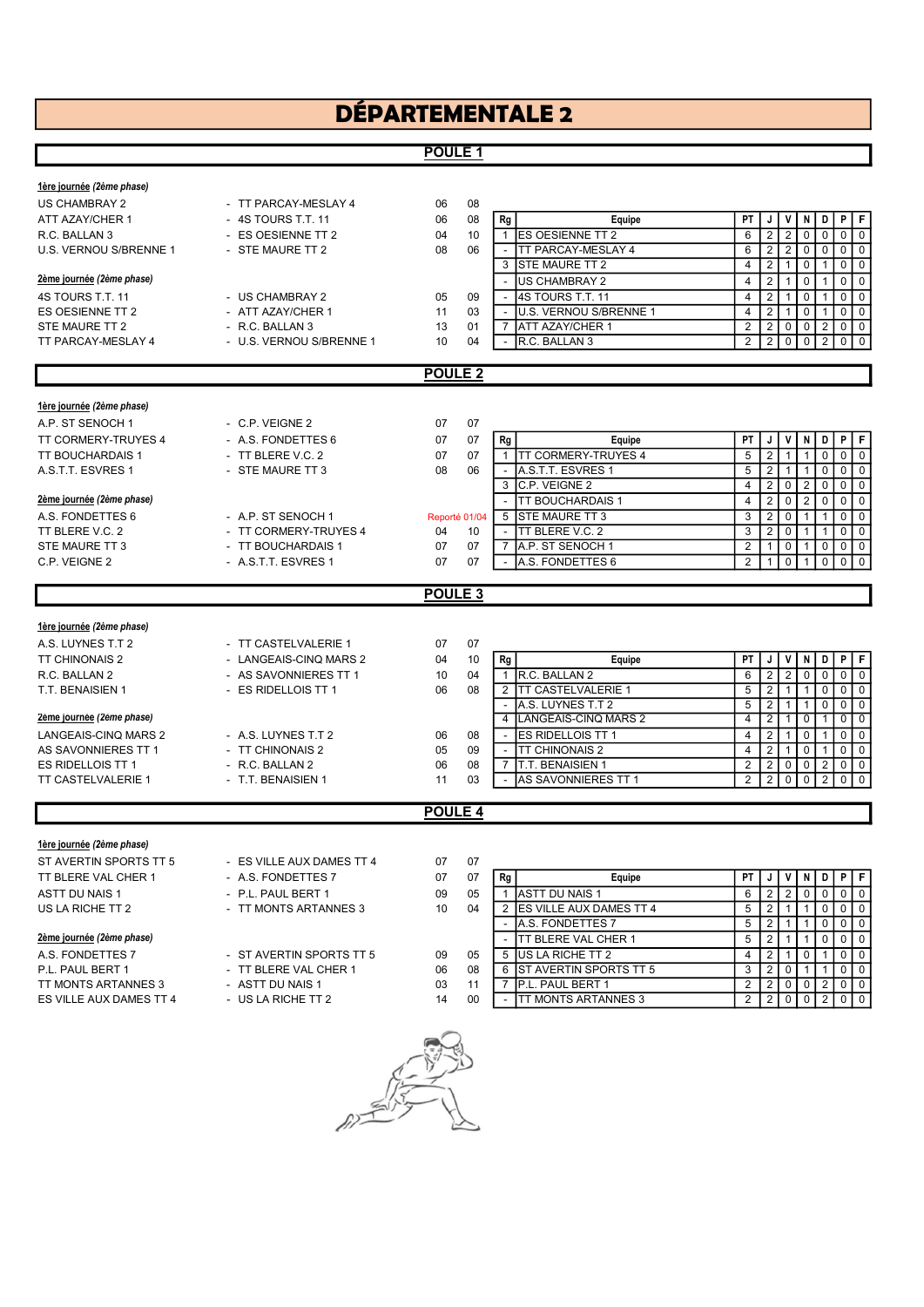# DÉPARTEMENTALE 3

## POULE<sub>1</sub>

| 1ère journée (2ème phase)                         |                                         |                    |          |                               |                                                 |                                                                                                                                                                          |
|---------------------------------------------------|-----------------------------------------|--------------------|----------|-------------------------------|-------------------------------------------------|--------------------------------------------------------------------------------------------------------------------------------------------------------------------------|
| Exempt                                            | - T.T. BENAISIEN 2                      |                    |          |                               |                                                 |                                                                                                                                                                          |
| TT CHINONAIS 3                                    | - RS ST CYR/LOIRE 4                     | 08                 | 06       | Rg                            | Equipe                                          | PT<br>٧<br>P<br> F <br>J<br>N<br>D                                                                                                                                       |
| ST MICHEL T.T. 1                                  | - U.S.E. AVOINE-BEAUMONT 4              | 05                 | 09       |                               | 1   U.S.E. AVOINE-BEAUMONT 4                    | $\overline{2}$<br>$0$ 0<br>$\overline{\mathbf{c}}$<br>$\mathbf 0$<br>$\mathbf 0$<br>6                                                                                    |
| US LA RICHE TT 3                                  | - ES RIDELLOIS TT 2                     | 08                 | 06       | $\blacksquare$                | US LA RICHE TT 3                                | $\overline{0}$<br>6<br>$\overline{a}$<br>$\overline{2}$<br>$\mathbf 0$<br>$\mathbf 0$<br>$\mathbf 0$                                                                     |
|                                                   |                                         |                    |          | 3                             | <b>ES RIDELLOIS TT 2</b>                        | $\overline{\mathbf{c}}$<br>$\mathbf 0$<br>0<br>$\overline{4}$<br>$\mathbf{1}$<br>$\overline{1}$<br>$\mathbf 0$                                                           |
| 2ème journée (2ème phase)                         |                                         |                    |          |                               | <b>TT CHINONAIS 3</b>                           | $\overline{\mathbf{c}}$<br>0 <sup>1</sup><br>$\overline{\mathbf{4}}$<br>$\mathbf{1}$<br>$\mathbf 0$<br>0<br>$\mathbf{1}$                                                 |
| <b>RS ST CYR/LOIRE 4</b>                          | - Exempt                                |                    |          | 5                             | ST MICHEL T.T. 1                                | $\overline{2}$<br>$\mathsf{O}$<br>$\overline{2}$<br>$\overline{0}$<br>$\overline{2}$<br>0<br>$\overline{0}$                                                              |
| U.S.E. AVOINE-BEAUMONT 4<br>ES RIDELLOIS TT 2     | - TT CHINONAIS 3<br>- ST MICHEL T.T. 1  | 08<br>09           | 06<br>05 | 6<br>$\overline{\phantom{a}}$ | <b>T.T. BENAISIEN 2</b><br>RS ST CYR/LOIRE 4    | $\overline{0}$<br>0<br>$\mathbf 0$<br>$\mathbf{1}$<br>0<br>$\mathbf{1}$<br>1<br>$\mathbf 0$<br>0<br>$\overline{0}$<br>$\overline{1}$<br>$\mathbf 0$<br>$\mathbf{1}$<br>1 |
| T.T. BENAISIEN 2                                  | - US LA RICHE TT 3                      | 06                 | 08       |                               |                                                 |                                                                                                                                                                          |
|                                                   |                                         |                    |          |                               |                                                 |                                                                                                                                                                          |
|                                                   |                                         | <b>POULE 2</b>     |          |                               |                                                 |                                                                                                                                                                          |
| 1ère journée (2ème phase)                         |                                         |                    |          |                               |                                                 |                                                                                                                                                                          |
| <b>ASTT SORIGNY 1</b>                             | - STE CATHERINE DE FIERBOIS 1           | 06                 | 08       |                               |                                                 |                                                                                                                                                                          |
| ATT AZAY/CHER 3                                   | - Exempt                                |                    |          | Rg                            | Equipe                                          | PT<br>۷<br>PF<br>J<br>N<br>D                                                                                                                                             |
| PPC MARTINOIS 1                                   | - P.L. PAUL BERT 2                      | 09                 | 05       | $\mathbf{1}$                  | <b>PPC MARTINOIS 1</b>                          | $\mathbf 0$<br>0<br>$\mathbf 0$<br>5<br>$\overline{2}$<br>$\mathbf{1}$                                                                                                   |
| TTC du LOCHOIS 2                                  | - A.P. ST SENOCH 2                      | 07                 | 07       |                               | STE CATHERINE DE FIERBOIS 1                     | 5<br>$\mathsf 0$<br>0 <sup>1</sup><br>$\overline{2}$<br>$\mathbf{1}$<br>$\mathbf{1}$<br>0                                                                                |
|                                                   |                                         |                    |          | 3                             | P.L. PAUL BERT 2                                | 0<br>$\overline{4}$<br>$\overline{c}$<br>$\mathbf{1}$<br>$\mathbf 0$<br>$\mathbf 0$<br>$\mathbf{1}$                                                                      |
| 2ème journée (2ème phase)                         |                                         |                    |          |                               | TTC du LOCHOIS 2                                | $\overline{2}$<br>$\mathbf 0$<br>$\overline{2}$<br>$\mathbf 0$<br>$\overline{0}$<br>$\mathbf 0$<br>$\overline{4}$                                                        |
| Exempt                                            | - ASTT SORIGNY 1                        |                    |          |                               | A.P. ST SENOCH 2                                | $\sqrt{2}$<br>$\overline{2}$<br>$\mathsf 0$<br>$0$   0<br>$\overline{4}$<br>$\mathbf 0$                                                                                  |
| P.L. PAUL BERT 2                                  | ATT AZAY/CHER 3                         | 11                 | 03       | 6                             | <b>ASTT SORIGNY 1</b>                           | 0 <sup>1</sup><br>0<br>$\mathbf 0$<br>$\overline{0}$<br>$\overline{1}$<br>1<br>$\mathbf{1}$                                                                              |
| A.P. ST SENOCH 2                                  | - PPC MARTINOIS 1                       | 07                 | 07       | $\overline{\phantom{a}}$      | ATT AZAY/CHER 3                                 | $\mathbf 0$<br>$\mathbf 0$<br>$\overline{0}$<br>$\overline{0}$<br>$\mathbf{1}$<br>$\mathbf{1}$<br>1                                                                      |
| STE CATHERINE DE FIERBOIS 1                       | - TTC du LOCHOIS 2                      | 07                 | 07       |                               |                                                 |                                                                                                                                                                          |
|                                                   |                                         | POULE <sub>3</sub> |          |                               |                                                 |                                                                                                                                                                          |
|                                                   |                                         |                    |          |                               |                                                 |                                                                                                                                                                          |
| 1ère journée (2ème phase)                         |                                         |                    |          |                               |                                                 |                                                                                                                                                                          |
| U.S. VERNOU / BRENNE 2                            | - TT CASTELVALERIE 2                    | 06                 | 08       |                               |                                                 |                                                                                                                                                                          |
| A.T.T. ST ANTOINE DU ROCHER 1 - RS ST CYR/LOIRE 5 |                                         | 11                 | 03       | Rg                            | Equipe                                          | V<br>$P$ $F$<br>PT<br>N<br>D<br>J<br>$\overline{0}$<br>$\overline{0}$                                                                                                    |
| TT SEMBLANCEEN 1<br>TT PARCAY MESLAY 6            | - US RENAUDINE TT 5<br>- T.T. METTRAY 1 | 10<br>05           | 04<br>09 | $\mathbf{1}$                  | A.T.T. ST ANTOINE DU ROCHER 1<br>T.T. METTRAY 1 | $\overline{0}$<br>6<br>$\overline{2}$<br>$\mathbf{2}$<br>0<br>$\overline{c}$<br>0 <sup>1</sup><br>6<br>$\overline{c}$<br>$\mathbf 0$<br>$\mathbf 0$<br>$\mathbf 0$       |
|                                                   |                                         |                    |          |                               | TT CASTELVALERIE 2                              | $\overline{2}$<br>$\overline{2}$<br>6<br>$\mathbf 0$<br>$\pmb{0}$<br>0 <sup>1</sup><br>$\mathbf 0$                                                                       |
| 2ème journée (2ème phase)                         |                                         |                    |          | 4                             | U.S. VERNOU / BRENNE 2                          | $\overline{\mathbf{c}}$<br>$\mathbf{1}$<br>$\mathbf 0$<br>0 <sup>1</sup><br>4<br>$\mathbf{1}$<br>$\overline{0}$                                                          |
| <b>RS ST CYR/LOIRE 5</b>                          | - U.S. VERNOU /BRENNE 2                 | 03                 | 11       |                               | <b>TT SEMBLANCEEN 1</b>                         | $\overline{c}$<br>$\mathbf{1}$<br>$\mathbf 0$<br>$\overline{0}$<br>$\overline{0}$<br>4<br>$\mathbf{1}$                                                                   |
| US RENAUDINE TT 5                                 | - A.T.T. ST ANTOINE DU ROCHER 1         | 03                 | 11       | 6                             | <b>TT PARCAY MESLAY 6</b>                       | $\overline{2}$<br>$\boldsymbol{2}$<br>0<br>$\pmb{0}$<br>$\overline{2}$<br>$\overline{0}$<br>$\overline{0}$                                                               |
| T.T. METTRAY 1                                    | - TT SEMBLANCEEN 1                      | 09                 | 05       | $\sim$                        | US RENAUDINE TT 5                               | $\overline{\mathbf{c}}$<br>0<br>$\mathbf 0$<br>$\overline{2}$<br>$0$   0<br>$\overline{2}$                                                                               |
| TT CASTELVALERIE 2                                | - TT PARCAY MESLAY 6                    | 09                 | 05       |                               | <b>RS ST CYR/LOIRE 5</b>                        | $\sqrt{2}$<br>2<br>2<br>0<br>0<br>$\overline{0}$<br>$\overline{0}$                                                                                                       |
|                                                   |                                         |                    |          |                               |                                                 |                                                                                                                                                                          |
|                                                   |                                         | <b>POULE 4</b>     |          |                               |                                                 |                                                                                                                                                                          |
| 1ère journée (2ème phase)                         |                                         |                    |          |                               |                                                 |                                                                                                                                                                          |
| ST AVERTIN SPORTS TT 7                            | - A.C. AMBOISE 3                        |                    | 01 13    |                               |                                                 |                                                                                                                                                                          |
| ATT AZAY/CHER 2                                   | - LARCAY T.T. 2                         | 04                 | 10       | Rg                            | Equipe                                          | V<br>PF<br>PT<br>J<br>N<br>D                                                                                                                                             |
| R.C. BALLAN 4                                     | - US RENAUDINE TT 6                     | 04                 | 10       |                               | 1 A.C. AMBOISE 3                                | $\overline{2}$<br>$\overline{0}$<br>6<br>$\overline{2}$<br>$\mathbf 0$<br>$\mathbf 0$<br>$\mathbf 0$                                                                     |
| A.S.T.T. ESVRES 2                                 | - A.S MONTLOUIS/LOIRE 2                 | 05                 | 09       |                               | US RENAUDINE TT 6                               | $\overline{2}$<br>$\overline{2}$<br>$\mathbf 0$<br>6<br>$\mathbf 0$<br>$0$   0                                                                                           |
|                                                   |                                         |                    |          |                               | LARCAY T.T. 2                                   | 6<br>$\overline{2}$<br>$\overline{2}$<br>$\mathbf 0$<br>$\overline{0}$<br>0<br>$\overline{0}$                                                                            |
| 2ème journée (2ème phase)                         |                                         |                    |          |                               | A.S MONTLOUIS/LOIRE 2                           | $\overline{2}$<br>6<br>$\overline{2}$<br>$\mathbf 0$<br>$\mathbf 0$<br>$\mathbf 0$<br>$\overline{0}$                                                                     |
| LARCAY T.T. 2                                     | - ST AVERTIN SPORTS TT 7                | 11                 | 03       |                               | 5 R.C. BALLAN 4                                 | $\overline{2}$<br>$\overline{2}$<br>$\mathbf 0$<br>$\mathbf 0$<br>$\overline{2}$<br>$0$   0                                                                              |
| US RENAUDINE TT 6                                 | - ATT AZAY/CHER 2                       | 13                 | 01       | $\overline{\phantom{a}}$      | A.S.T.T. ESVRES 2                               | $\overline{2}$<br>2<br>$\mathbf 0$<br>$\mathbf 0$<br>$\overline{2}$<br>$\circ$ 1<br>$\overline{0}$                                                                       |
| A.S MONTLOUIS/LOIRE 2                             | - R.C. BALLAN 4                         | 10                 | 04       | $\sim$                        | <b>ATT AZAY/CHER 2</b>                          | $\overline{2}$<br>$\overline{2}$<br>2<br>$\mathbf 0$<br>$\mathbf 0$<br>$0$   0                                                                                           |
| A.C. AMBOISE 3                                    | - A.S.T.T. ESVRES 2                     | 11                 | 03       |                               | <b>ST AVERTIN SPORTS TT 7</b>                   | $\overline{2}$<br>$\overline{c}$<br>0<br>$\mathbf 0$<br>$\overline{2}$<br>$0$   0                                                                                        |
|                                                   |                                         | <b>POULE 5</b>     |          |                               |                                                 |                                                                                                                                                                          |
| 1ère journée (2ème phase)                         |                                         |                    |          |                               |                                                 |                                                                                                                                                                          |
| ST AVERTIN SPORTS TT 6                            | - ES VILLE AUX DAMES TT 5               | 05                 | 09       |                               |                                                 |                                                                                                                                                                          |
| Exempt                                            | - RS ST CYR/LOIRE 3                     |                    |          | Rg                            | Equipe                                          | PT<br>٧<br>$P$   F<br>J<br>N<br>D                                                                                                                                        |
| A.S. FONDETTES 9                                  | - CS MEMBROLLAIS TT 2                   | 11                 | 03       | $\mathbf{1}$                  | <b>ES VILLE AUX DAMES TT 5</b>                  | $\overline{c}$<br>$\overline{2}$<br>0<br>$\mathbf 0$<br>0 <sup>1</sup><br>$\overline{0}$<br>6                                                                            |
| TT PARCAY-MESLAY 5                                | - U.S.E. AVOINE-BEAUMONT 2              | 03                 | 11       |                               | 2 A.S. FONDETTES 9                              | 5<br>$\overline{2}$<br>$0$   0<br>$\mathbf{1}$<br>$\mathbf{1}$<br>0                                                                                                      |
|                                                   |                                         |                    |          |                               | U.S.E. AVOINE-BEAUMONT 2                        | 5<br>0 <sup>1</sup><br>$\overline{0}$<br>2<br>$\mathbf{1}$<br>$\mathbf 0$<br>$\mathbf{1}$                                                                                |
| 2ème journée (2ème phase)                         |                                         |                    |          | 4                             | RS ST CYR/LOIRE 3                               | $0$   0<br>3<br>1<br>$\mathbf{1}$<br>0<br>$\mathbf 0$                                                                                                                    |
| <b>RS ST CYR/LOIRE 3</b>                          | - ST AVERTIN SPORTS TT 6                | 10                 | 04       | 5                             | ST AVERTIN SPORTS TT 6                          | $\overline{\mathbf{c}}$<br>$\overline{a}$<br>$\mathbf 0$<br>$\mathbf 0$<br>$\overline{2}$<br>$0$   0                                                                     |
| CS MEMBROLLAIS TT 2                               | - Exempt                                |                    |          | $\overline{\phantom{a}}$      | <b>TT PARCAY-MESLAY 5</b>                       | $\overline{2}$<br>$0$   0<br>$\overline{2}$<br>2<br>$\mathbf 0$<br>$\mathbf 0$                                                                                           |
| U.S.E. AVOINE-BEAUMONT 2                          | - A.S. FONDETTES 9                      | 07                 | 07       | 7                             | <b>CS MEMBROLLAIS TT 2</b>                      | $\mathbf{1}$<br>1<br>$\mathbf 0$<br>$\mathbf 0$<br>$\mathbf{1}$<br>$0$   0                                                                                               |
| ES VILLE AUX DAMES TT 5                           | - TT PARCAY-MESLAY 5                    | 12                 | 02       |                               |                                                 |                                                                                                                                                                          |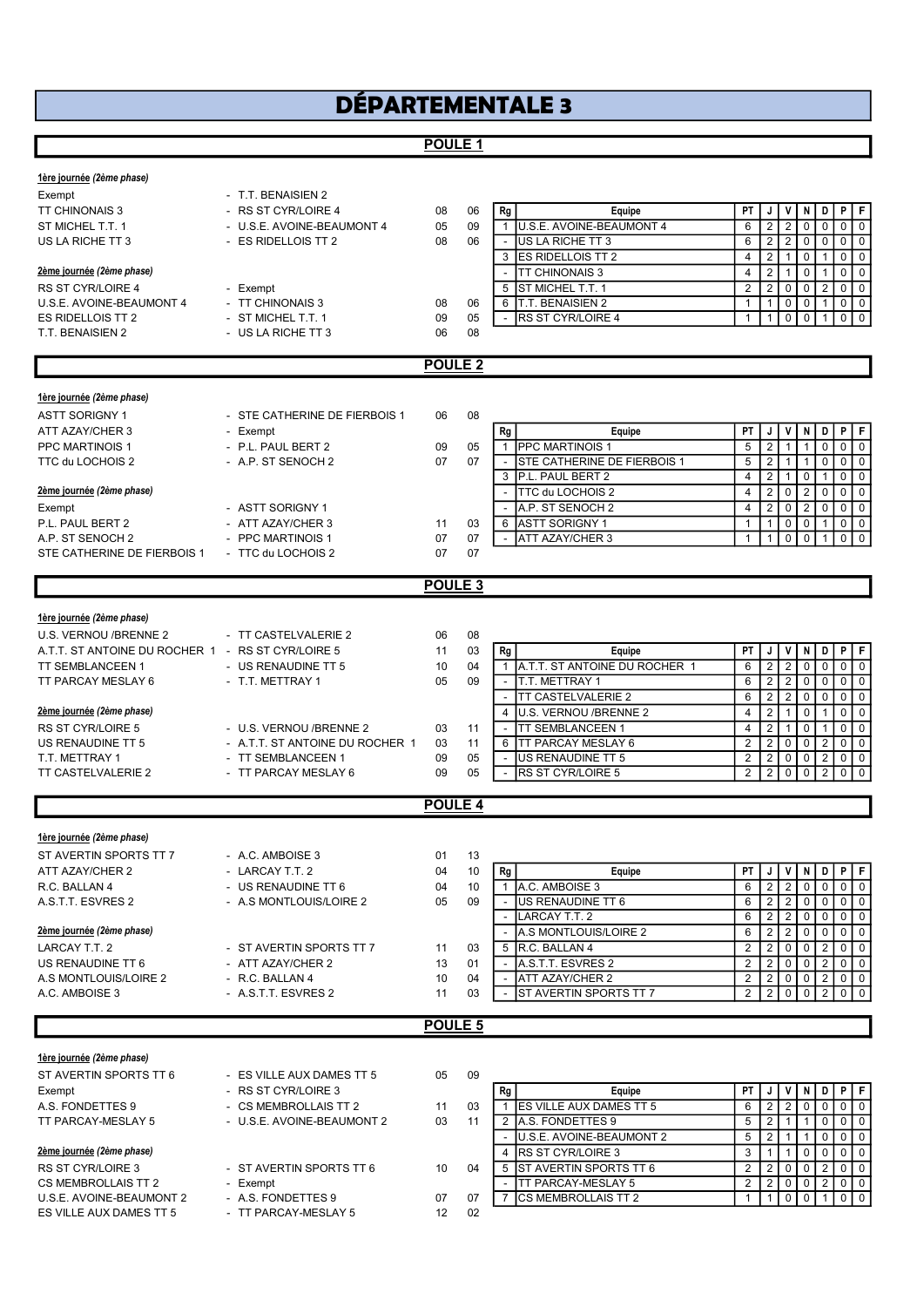#### POULE 6

#### 1ère journée (2ème phase)

4S TOURS T.T. 12 - Exempt TT CORMERY-TRUYES 5 - TT JOUE LES TOURS 7<br>  $\triangle$  S. FONDETTES 8 - U.S.E. AVOINE-BEAUMONT 3

#### 2ème journée (2ème phase)

TT JOUE LES TOURS 7 - 4S TOURS T.T. 12 12<br>U.S.E. AVOINE-BEAUMONT 3 - TT CORMERY-TRUYES 5 03 U.S.E. AVOINE-BEAUMONT 3 - TT CORMERY-TRUY<br>TT MONTS ARTANNES 4 - A.S. FONDETTES 8 TT MONTS ARTANNES 4 - A.S. FONDETTES 8 05 Exempt TT ST GENOUPH 5

| A.S. FONDETTES 8          | - U.S.E. AVOINE-BEAUMONT 3 | 12 |
|---------------------------|----------------------------|----|
| TT ST GENOUPH 5           | - TT MONTS ARTANNES 4      | 12 |
| 2ème journée (2ème phase) |                            |    |

- 
- 
- 

| TT CORMERY-TRUYES 5              | - TT JOUE LES TOURS 7      | Reporté 25/02 |    | Rg | Equipe                           | РT |  |  | PFI |                            |
|----------------------------------|----------------------------|---------------|----|----|----------------------------------|----|--|--|-----|----------------------------|
| A.S. FONDETTES 8                 | - U.S.E. AVOINE-BEAUMONT 3 | 12            | 02 |    | <b>IA.S. FONDETTES 8</b>         |    |  |  |     | 0101                       |
| TT ST GENOUPH 5                  | - TT MONTS ARTANNES 4      | 12            | 02 |    | <b>I</b> TT JOUE LES TOURS 7     |    |  |  |     | 0 I O I                    |
|                                  |                            |               |    |    | <b>ITT ST GENOUPH 5</b>          |    |  |  |     | $J$   0 $'$                |
| <u>2ème journée (2ème phase)</u> |                            |               |    |    | <b>ITT CORMERY-TRUYES 5</b>      |    |  |  |     |                            |
| TT JOUE LES TOURS 7              | - 4S TOURS T.T. 12         | 12            | 02 |    | <b>ITT MONTS ARTANNES 4</b>      |    |  |  |     | 0 I O I                    |
| U.S.E. AVOINE-BEAUMONT 3         | - TT CORMERY-TRUYES 5      | 03            | 11 |    | <b>IU.S.E. AVOINE-BEAUMONT 3</b> |    |  |  |     | $\overline{0}$             |
| TT MONTS ARTANNES 4              | - A.S. FONDETTES 8         | 05            | 09 |    | <b>I</b> 4S TOURS T.T. 12        |    |  |  |     | $\overline{\phantom{0}}$ 0 |

10 00 - US RENAUDINE TT 7 2 2 0 0 2 0 0



## 1ère journée (2ème phase) ASTT SORIGNY 2 - A.P. ABILLY 1 01 09 TT CHINONAIS 4 - TT BOUCHARDAIS 2 05 05 Rg Equipe PT J V N D P F Exempt - C.S. MEMBROLLAIS 3<br>
US LA RICHE TT 5 - ST AVERTIN SPORTS TT 8 05 05 2 TT CHINONAIS 4 5 2 1 1 0 0 0 0 US LA RICHE TT 5 - ST AVERTIN SPORTS TT 8 05 05 2 TT CHINONAIS 4 5 2 1 1 0 0 0 - TT BOUCHARDAIS 2 5 2 1 1 0 0 0  $\frac{2\text{ème} \text{ journey}}{3}$   $\left.\frac{2}{2}\right|$   $\frac{1}{1}$   $\left.\frac{1}{2}\right|$   $\frac{1}{0}$   $\left.\frac{1}{1}$   $\frac{1}{0}$   $\left.\frac{1}{0}\right|$   $\frac{1}{0}$   $\left.\frac{1}{0}\right|$ TT BOUCHARDAIS 2 - ASTT SORIGNY 2 07 03 5 ST AVERTIN SPORTS TT 8 2 1 0 1 0 0 0 0<br>C.S. MEMBROLLAIS 3 - TT CHINONAIS 4 03 07 - ASTT SORIGNY 2 2 2 0 0 2 0 0 C.S. MEMBROLLAIS 3 - TT CHINONAIS 4 03 07 - ASTT SORIGNY 2 2 2 0 0 2 0 0 2 0 0<br>ST AVERTIN SPORTS TT 8 - Fxempt 2 2 2 0 0 1 0 0 1 0 0 2 0 1 0 0 1 0 0 1 0 0 2 0 1 0 0 1 0 0 1 0 0 1 0 0 1 0 0 ST AVERTIN SPORTS TT 8 - Exempt 2 - Exempt 2 2 - EXEMBROLLAIS 3 A.P. ABILLY 1 - US LA RICHE TT 5 07 03 1ère journée (2ème phase) STE MAURE TT 5 - C.P. VEIGNE 4 08 02 Rg | Equipe Ford PT | J | V | N | D | P | F TT SEMBLANCEEN 2 - AS VERETZ TT 4 01 09 1 LARCAY T.T. 3 TT ST GENOUPH 6 - BEAUJARDIN BCT 2 03 07 - AS VERETZ TT 4 6 2 2 0 0 0 0 - BEAUJARDIN BCT 2 6 2 2 0 0 0 0  $\frac{2\text{ème} \text{ journey}}{4 \text{ C.P.} \text{ VECI}}$   $\frac{2\text{ cm} \text{ cm} \text{ cm}^{-3} \text{ cm}^{-3} \text{ cm}^{-3} \text{ cm}^{-3} \text{ cm}^{-3} \text{ cm}^{-3} \text{ cm}^{-3} \text{ cm}^{-3} \text{ cm}^{-3} \text{ cm}^{-3} \text{ cm}^{-3} \text{ cm}^{-3} \text{ cm}^{-3} \text{ cm}^{-3} \text{ cm}^{-3} \text{ cm}^{-3} \text{ cm}^{-3} \text{ cm}^{-3} \text{ cm}^{-3} \text{ cm}^{-3} \text{ cm}^{-3} \text{ cm}$ LARCAY T.T. 3 - STE MAURE TT 5 09 01 - STE MAURE TT 5 4 2 1 0 1 0 1 0 0 AS VERETZ TT 4 - AS SAVONNIERES 3 10 00 6 TT ST GENOUPH 6 2 2 0 0 2 0 0 2 0 0 2 0 0 2 0 0 2 0 0 2 0 0 2 0 0 2 0 0 2 0 0 2 0 0 2 0 0 2 0 0 2 0 0 2 0 0 2 0 0 2 0 0 2 0 0 2 0 0 2 0 0 2 0 0 2 0 0 2 0 0 2 0 0 2 0 0 2 0 0 2 0 0 BEAUJARDIN BCT 2 - TT SEMBLANCEEN 2 10 00 - TT SEMBLANCEEN 2 2<br>C.P. VEIGNE 4 - TT ST GENOUPH 6 08 02 - AS SAVONNIERES 3 - TT ST GENOUPH 6  $\overline{08}$  02 - AS SAVONNIERES 3 2 2 2 0 0 2 0 0 2 0 0 1ère journée (2ème phase) A.S MONTLOUIS/LOIRE 3 - C.P. VEIGNE 3 04 06 ES OESIENNE TT 4 - PPC MARTINOIS 2 07 03 Rg Equipe PT J V N D P F TT JOUE LES TOURS 8 - US RENAUDINE TT 7 10 00 1 C.P. VEIGNE 3 6 2 2 0 0 0 0 0 0 0 1 C.P. VEIGNE 3 A.C. AMBOISE 5 - ST AVERTIN SPORTS TT 9 04 06 - TT JOUE LES TOURS 8 6 2 2 0 0 0 0 - ES OESIENNE TT 4 6 2 2 0 0 0 0 2ème journée (2ème phase) and the set of the set of the set of the set of the set of the set of the set of the set of the set of the set of the set of the set of the set of the set of the set of the set of the set of the s PPC MARTINOIS 2 - A.S. MONTLOUIS/LOIRE 3 06 04 - PPC MARTINOIS 2 4 2 1 0 1 0 0<br>US RENAUDINE TT 7 - ES OESIENNE TT 4 04 06 6 A.S. MONTLOUIS/LOIRE 3 2 2 0 0 2 0 0 04 06 6 A.S MONTLOUIS/LOIRE 3 2 2 0 0 2 0 0<br>04 06 - A.C. AMBOISE 5 2 2 0 0 2 0 0 ST AVERTIN SPORTS TT 9 - TT JOUE LES TOURS 8 04 06 - A.C. AMBOISE 5 2 2 0 0 2 0 0 2 0 0<br>C.P. VEIGNE 3 - A.C. AMBOISE 5 10 00 - US RENAUDINE TT 7 2 2 0 0 2 0 0 DÉPARTEMENTALE 4 POULE 1 POULE<sub>2</sub> POULE 3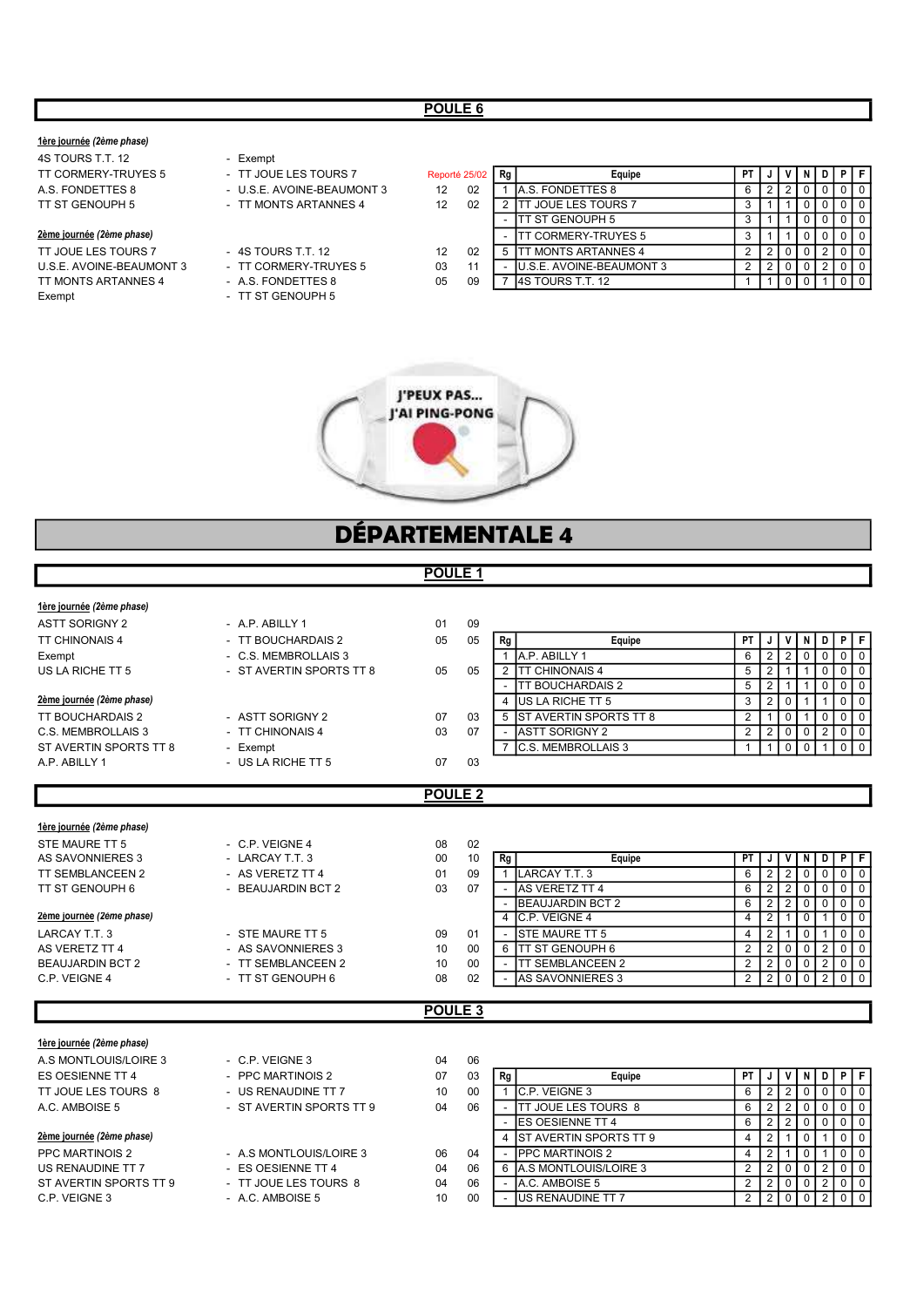|                                                    |                                              | <b>POULE 4</b>     |          |                                                           |                                                                                                                                                                      |
|----------------------------------------------------|----------------------------------------------|--------------------|----------|-----------------------------------------------------------|----------------------------------------------------------------------------------------------------------------------------------------------------------------------|
|                                                    |                                              |                    |          |                                                           |                                                                                                                                                                      |
| 1ère journée (2ème phase)                          |                                              |                    |          |                                                           |                                                                                                                                                                      |
| US CHAMBRAY 3                                      | - Exempt                                     |                    |          |                                                           |                                                                                                                                                                      |
| AS SAVONNIERES TT 2                                | - LANGEAIS-CINQ MARS 3                       | 09                 | 01       | Rg<br>Equipe                                              | PT<br>D<br>P<br>F<br>J<br>٧<br>N                                                                                                                                     |
| TT JOUE LES TOURS 9                                | - A.T.T.ST ANTOINE DU ROCHER 2               | 02                 | 08       | AS SAVONNIERES TT 2<br>$\mathbf{1}$                       | $\overline{2}$<br>$\overline{2}$<br>$\mathbf 0$<br>6<br>0<br>$\mathbf{0}$<br>$\mathbf 0$                                                                             |
| T.T. BENAISIEN 3                                   | - A.S. LUYNES T.T 3                          | 05                 | 05       | A.T.T.ST ANTOINE DU ROCHER 2<br>2                         | $\mathbf 0$<br>$\mathbf 0$<br>$\overline{4}$<br>2<br>$\mathbf{1}$<br>$\mathbf{1}$<br>$\mathbf 0$                                                                     |
|                                                    |                                              |                    |          | TT JOUE LES TOURS 9                                       | $\overline{2}$<br>$\pmb{0}$<br>$\pmb{0}$<br>$\overline{4}$<br>$\mathbf{1}$<br>$\mathbf{1}$<br>$\mathbf 0$                                                            |
| 2ème journée (2ème phase)                          |                                              |                    |          | A.S. LUYNES T.T 3<br>4                                    | 3<br>$\sqrt{2}$<br>$\pmb{0}$<br>$\mathbf{0}$<br>$\mathbf{1}$<br>$\mathbf 0$                                                                                          |
| LANGEAIS-CINQ MARS 3                               | - US CHAMBRAY 3                              | 05                 | 05       | LANGEAIS-CINQ MARS 3                                      | $\overline{2}$<br>$\pmb{0}$<br>3<br>$\mathbf{1}$<br>$\mathbf 0$<br>$\mathbf 0$<br>$\mathbf{1}$                                                                       |
| A.T.T.ST ANTOINE DU ROCHER 2                       | - AS SAVONNIERES TT 2                        | 02                 | 08       | US CHAMBRAY 3<br>6                                        | $\pmb{0}$<br>$\overline{2}$<br>$\mathbf 0$<br>$\mathbf 0$<br>$\mathbf{1}$<br>0<br>1                                                                                  |
| A.S. LUYNES T.T 3                                  | - TT JOUE LES TOURS 9                        | 04                 | 06       | T.T. BENAISIEN 3                                          | $\overline{2}$<br>$\pmb{0}$<br>$\mathbf 0$<br>$\Omega$<br>$\Omega$<br>1<br>1                                                                                         |
| Exempt                                             | - T.T. BENAISIEN 3                           |                    |          |                                                           |                                                                                                                                                                      |
|                                                    |                                              |                    |          |                                                           |                                                                                                                                                                      |
|                                                    |                                              | <b>POULE 5</b>     |          |                                                           |                                                                                                                                                                      |
|                                                    |                                              |                    |          |                                                           |                                                                                                                                                                      |
| 1ère journée (2ème phase)                          |                                              |                    |          |                                                           |                                                                                                                                                                      |
| STE MAURE TT 4                                     | - TT STE CATHERINE DE FIERBOIS 2             | 07                 | 03       |                                                           |                                                                                                                                                                      |
| ES RIDELLOIS TT 3                                  | - T.T. BOUCHARDAIS 3                         | 03                 | 07       | Rg<br>Equipe                                              | P<br>PT<br>۷<br>D<br>F<br>J<br>N                                                                                                                                     |
| <b>RS ST CYR/LOIRE 6</b>                           | - TT CORMERY-TRUYES 6                        | 05                 | 05       | <b>STE MAURE TT 4</b><br>$\mathbf{1}$                     | $\overline{2}$<br>$\overline{2}$<br>$\mathbf 0$<br>$\mathbf 0$<br>$\mathbf 0$<br>$\Omega$<br>6                                                                       |
| A.S.T.T. ESVRES 3                                  | - TT MONTS ARTANNES 5                        | 06                 | 04       | RS ST CYR/LOIRE 6<br>2                                    | 5<br>2<br>$\mathbf{1}$<br>$\mathbf 0$<br>0<br>$\mathbf{1}$<br>0                                                                                                      |
|                                                    |                                              |                    |          | <b>TT CORMERY-TRUYES 6</b>                                | 5<br>$\overline{2}$<br>$\mathbf 0$<br>$\mathbf{0}$<br>$\mathbf{1}$<br>$\mathbf 0$<br>$\mathbf{1}$                                                                    |
| 2ème journée (2ème phase)                          |                                              |                    |          | T.T. BOUCHARDAIS 3<br>4                                   | $\overline{4}$<br>$\overline{2}$<br>$\mathbf 0$<br>$\mathbf{1}$<br>$\mathbf 0$<br>$\mathbf 0$<br>$\mathbf{1}$                                                        |
| T.T. BOUCHARDAIS 3                                 | - STE MAURE TT 4                             | 04                 | 06       | A.S.T.T. ESVRES 3<br>5                                    | $\mathbf 0$<br>$\mathbf 0$<br>$\mathbf 0$<br>$\mathbf 0$<br>3<br>$\mathbf{1}$<br>$\mathbf{1}$                                                                        |
| TT CORMERY-TRUYES 6                                | - ES RIDELLOIS TT 3                          | 06                 | 04       | <b>ES RIDELLOIS TT 3</b><br>6                             | $\pmb{0}$<br>$\overline{2}$<br>2<br>$\overline{2}$<br>$\mathbf 0$<br>$\mathbf 0$<br>$\mathbf 0$                                                                      |
| TT MONTS ARTANNES 5                                | - RS ST CYR/LOIRE 6                          | 03                 | 07       | <b>TT MONTS ARTANNES 5</b>                                | $\overline{c}$<br>0<br>$\mathbf 0$<br>$\sqrt{2}$<br>$\overline{2}$<br>$\mathbf{0}$<br>$\mathbf 0$                                                                    |
| TT STE CATHERINE DE FIERBOIS 2 - A.S.T.T. ESVRES 3 |                                              | Reporté 25/03      |          | <b>TT STE CATHERINE DE FIERBOIS 2</b><br>8                | 0<br>$\mathbf 0$<br>$\Omega$<br>$\Omega$                                                                                                                             |
|                                                    |                                              |                    |          |                                                           |                                                                                                                                                                      |
|                                                    |                                              | POULE <sub>6</sub> |          |                                                           |                                                                                                                                                                      |
|                                                    |                                              |                    |          |                                                           |                                                                                                                                                                      |
| 1ère journée (2ème phase)                          |                                              |                    |          |                                                           |                                                                                                                                                                      |
| T.T. METTRAY 2                                     | - U.S. VERNOU/BRENNE 4                       | 03                 | 07       |                                                           |                                                                                                                                                                      |
| ES OESIENNE TT 3                                   | - ASTT CHEMILLE /DEME 1                      | 06                 | 04       | Rg<br>Equipe                                              | PT<br>٧<br>N<br>D<br>P<br>F<br>J                                                                                                                                     |
| ASTT du NAIS 2                                     | - A.T.T.ST ANTOINE DU ROCHER 3               | 06                 | 04       | JOUE LES TOURS 10<br>$\mathbf{1}$                         | $\overline{2}$<br>$\sqrt{2}$<br>6<br>$\mathbf 0$<br>$\mathbf 0$<br>$\mathbf 0$<br>$\mathbf 0$                                                                        |
| JOUE LES TOURS 10                                  | - BEAUJARDIN BCT 3                           | 07                 | 03       | <b>ES OESIENNE TT 3</b>                                   | $\sqrt{2}$<br>6<br>$\overline{2}$<br>$\mathbf 0$<br>$\mathbf 0$<br>$\mathbf 0$<br>$\mathbf 0$                                                                        |
|                                                    |                                              |                    |          | 3<br><b>BEAUJARDIN BCT 3</b>                              | $\overline{c}$<br>$\mathbf 0$<br>4<br>$\mathbf{1}$<br>$\mathbf{1}$<br>$\mathbf{0}$<br>$\mathbf 0$                                                                    |
| 2ème journée (2ème phase)                          |                                              |                    |          | T.T. METTRAY 2                                            | 2<br>$\mathbf 0$<br>$\mathbf 0$<br>$\overline{4}$<br>$\mathbf{1}$<br>$\mathbf{1}$<br>$\mathbf 0$                                                                     |
| <b>ASTT CHEMILLE /DEME 1</b>                       | - T.T. METTRAY 2                             | 03                 | 07       | U.S. VERNOU/BRENNE 4                                      | $\overline{2}$<br>$\mathbf 0$<br>$\mathbf{0}$<br>$\mathbf 0$<br>4<br>$\mathbf{1}$<br>$\mathbf{1}$                                                                    |
| A.T.T.ST ANTOINE DU ROCHER 3                       | - ES OESIENNE TT 3                           | 03                 | 07       | <b>ASTT du NAIS 2</b>                                     | $\overline{c}$<br>$\mathbf 0$<br>4<br>1<br>$\mathbf{1}$<br>$\mathbf{0}$<br>$\mathbf 0$                                                                               |
| <b>BEAUJARDIN BCT 3</b>                            | - ASTT du NAIS 2                             | 08                 | 02       | A.T.T.ST ANTOINE DU ROCHER 3<br>7                         | $\overline{2}$<br>$\pmb{0}$<br>$\mathbf 0$<br>$\sqrt{2}$<br>$\overline{2}$<br>$\mathbf 0$<br>0                                                                       |
| U.S. VERNOU/BRENNE 4                               | - JOUE LES TOURS 10                          | 01                 | 09       | <b>ASTT CHEMILLE /DEME 1</b>                              | $\mathbf 0$<br>$\mathbf 0$<br>2<br>2<br>$\overline{2}$<br>$\mathbf 0$<br>$\mathbf 0$                                                                                 |
|                                                    |                                              | <b>POULE 7</b>     |          |                                                           |                                                                                                                                                                      |
|                                                    |                                              |                    |          |                                                           |                                                                                                                                                                      |
|                                                    |                                              |                    |          |                                                           |                                                                                                                                                                      |
| 1ère journée (2ème phase)<br>A.P. ST SENOCH 3      |                                              |                    |          |                                                           |                                                                                                                                                                      |
|                                                    | - A.C. AMBOISE 4                             | 02                 | 08       |                                                           |                                                                                                                                                                      |
| ATT AZAY/CHER 4                                    | - A.S. FONDETTES 10                          | 02                 | 08       | Rg<br>Equipe                                              | PT<br>J<br>v<br>N<br>D<br>P<br>F                                                                                                                                     |
| LARCAY T.T. 4                                      | - AS VERETZ TT 3                             | 06                 | 04       | <b>I</b> A.S. FONDETTES 10<br>$\mathbf{1}$                | $\overline{c}$<br>$\sqrt{2}$<br>$\mathbf 0$<br>$\mathbf 0$<br>$\mathbf 0$<br>$\mathbf 0$<br>6                                                                        |
| US LA RICHE TT 4                                   | - ST AVERTIN SPORTS TT 10                    | 03                 | 07       | A.C. AMBOISE 4                                            | $\overline{2}$<br>$\sqrt{2}$<br>6<br>$\pmb{0}$<br>0<br>0<br>$\mathbf 0$                                                                                              |
|                                                    |                                              |                    |          | ST AVERTIN SPORTS TT 10                                   | $\sqrt{2}$<br>$\overline{2}$<br>$\mathbf 0$<br>$\mathbf 0$<br>$\mathbf 0$<br>6<br>0                                                                                  |
| 2ème journée (2ème phase)                          |                                              |                    |          | AS VERETZ TT 3<br>4                                       | $\overline{2}$<br>$\mathbf{1}$<br>$\mathbf 0$<br>$\mathbf{1}$<br>$\mathbf 0$<br>$\mathbf 0$<br>4                                                                     |
| A.S. FONDETTES 10                                  | - A.P. ST SENOCH 3                           | 10                 | 00       | LARCAY T.T. 4                                             | $\overline{2}$<br>4<br>$\mathbf{1}$<br>$\mathbf 0$<br>$\mathbf{1}$<br>$\mathbf 0$<br>0                                                                               |
| AS VERETZ TT 3                                     | - ATT AZAY/CHER 4                            | 10                 | 00       | US LA RICHE TT 4<br>6                                     | $\pmb{0}$<br>2<br>$\overline{2}$<br>$\mathbf 0$<br>$\overline{2}$<br>0<br>0                                                                                          |
| ST AVERTIN SPORTS TT 10<br>A.C. AMBOISE 4          | - LARCAY T.T. 4                              | 06<br>07           | 04<br>03 | A.P. ST SENOCH 3<br><b>ATT AZAY/CHER 4</b>                | $\pmb{0}$<br>$\overline{2}$<br>$\overline{2}$<br>$\overline{2}$<br>0<br>0<br>$\mathbf 0$<br>0<br>$\mathbf 0$<br>$\overline{2}$<br>$\mathbf 0$<br>2<br>$\overline{0}$ |
|                                                    | - US LA RICHE TT 4                           |                    |          |                                                           | $\overline{2}$                                                                                                                                                       |
|                                                    |                                              | <b>POULE 8</b>     |          |                                                           |                                                                                                                                                                      |
|                                                    |                                              |                    |          |                                                           |                                                                                                                                                                      |
| 1ère journée (2ème phase)                          |                                              |                    |          |                                                           |                                                                                                                                                                      |
| T.T. METTRAY 3                                     | - ES VILLE AUX DAMES TT 6                    | 01                 | 09       |                                                           |                                                                                                                                                                      |
| ES OESIENNE TT 5                                   | - PPC MARTINOIS 3                            | 07                 | 03       | Rg<br>Equipe                                              | РT<br>N<br>D<br>P<br>٧                                                                                                                                               |
|                                                    |                                              |                    |          | ES VILLE AUX DAMES TT 6                                   | F.<br>J<br>$\mathbf 0$<br>$\pmb{0}$<br>6<br>$\mathbf 0$                                                                                                              |
| RS ST CYR/LOIRE 7<br>US LA RICHE TT 6              | - P.L. PAUL BERT 3<br>- U.S. VERNOU/BRENNE 3 | 10<br>05           | 00<br>05 | 1<br><b>ES OESIENNE TT 5</b>                              | $\overline{c}$<br>$\overline{c}$<br>0<br>$\overline{2}$<br>$\overline{2}$<br>$\mathbf 0$<br>$\mathbf 0$<br>$\mathbf 0$<br>6<br>$\mathbf 0$                           |
|                                                    |                                              |                    |          | U.S. VERNOU/BRENNE 3<br>3                                 | $\pmb{0}$<br>5<br>$\overline{2}$<br>$\mathbf{1}$<br>0<br>0<br>1                                                                                                      |
| 2ème journée (2ème phase)                          |                                              |                    |          | RS ST CYR/LOIRE 7<br>$\overline{4}$                       | $\overline{2}$<br>$\mathbf 0$<br>$\mathbf{1}$<br>4<br>$\mathbf{1}$<br>$\mathbf 0$                                                                                    |
|                                                    |                                              |                    |          |                                                           | 0                                                                                                                                                                    |
| <b>PPC MARTINOIS 3</b>                             | - T.T. METTRAY 3                             | 09                 | 01       | <b>PPC MARTINOIS 3</b>                                    | 2<br>0<br>$\mathbf 0$<br>4<br>$\mathbf{1}$<br>$\mathbf{1}$<br>0<br>0<br>$\mathbf{1}$<br>0<br>1                                                                       |
| P.L. PAUL BERT 3<br>U.S. VERNOU/BRENNE 3           | - ES OESIENNE TT 5<br>- RS ST CYR/LOIRE 7    | 01<br>07           | 09<br>03 | US LA RICHE TT 6<br>6<br>T.T. METTRAY 3<br>$\overline{7}$ | $\overline{2}$<br>3<br>0<br>$\overline{2}$<br>$\overline{2}$<br>$\mathbf 0$<br>$\mathbf 0$<br>$\overline{2}$<br>$\mathbf 0$<br>$\mathbf 0$                           |
| ES VILLE AUX DAMES TT 6                            | - US LA RICHE TT 6                           | 09                 | 01       | P.L. PAUL BERT 3                                          | $\overline{2}$<br>2<br>0<br>$\overline{2}$<br>0<br>0<br>$\mathbf 0$                                                                                                  |
|                                                    |                                              |                    |          |                                                           |                                                                                                                                                                      |

٦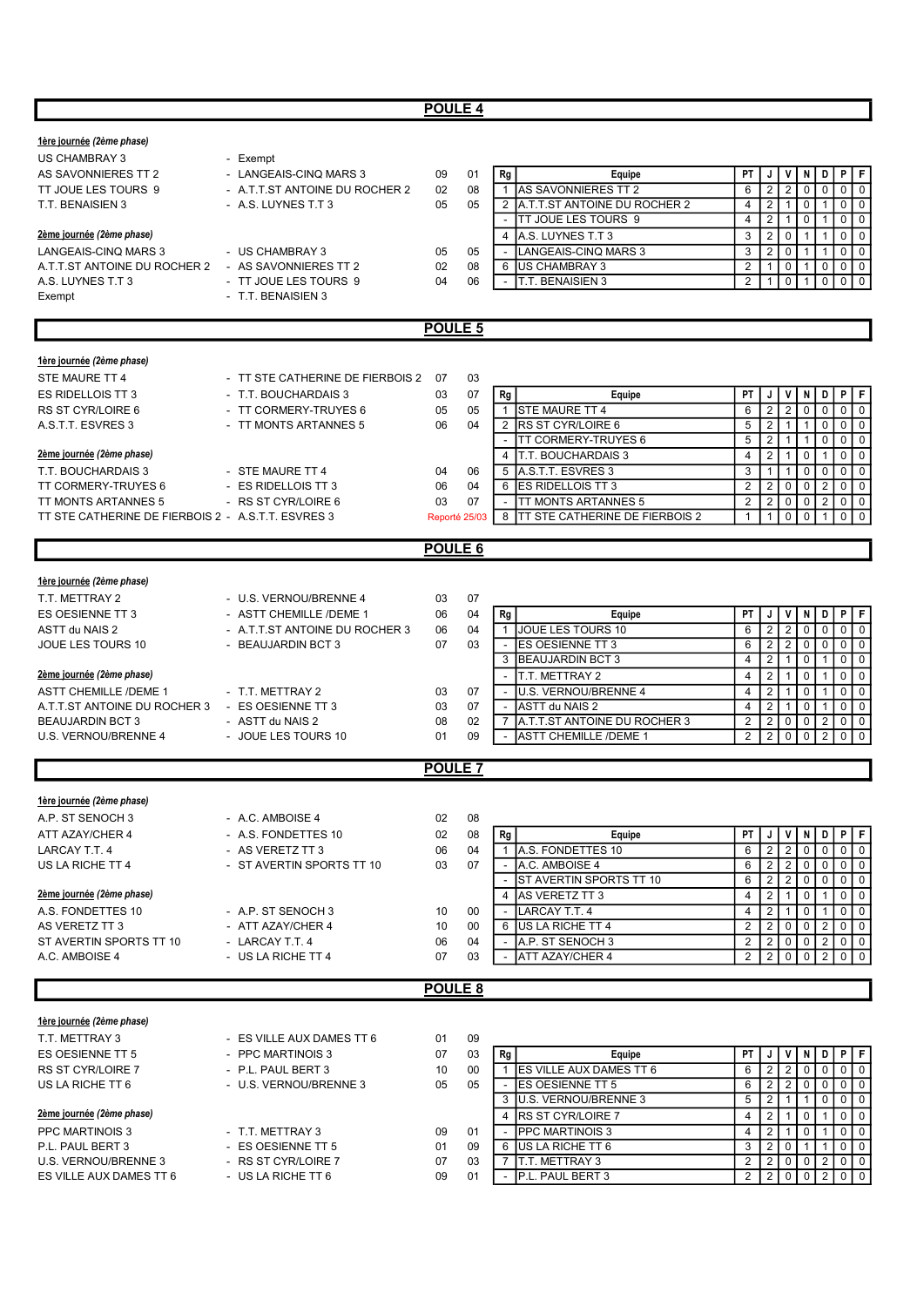# JEUNES

|                           |                       | Poule 1   |    |                              |           |   |                                    |                |       |           |
|---------------------------|-----------------------|-----------|----|------------------------------|-----------|---|------------------------------------|----------------|-------|-----------|
| 1ère journée (2ème phase) |                       |           | Rg | <b>Equipe</b>                | <b>PT</b> | J | $\mathsf{I} \mathsf{V} \mathsf{I}$ | <b>N</b>       | DI    | PFI       |
| TT JOUE LES TOURS 1       | - A.S. FONDETTES 1    | <b>NP</b> |    | ITT JOUE LES TOURS 1         |           |   | 00                                 | 0 <sup>1</sup> | - O I | 0 1 0 1   |
| A.C. AMBOISE 1            | - TT MONTS ARTANNES 1 | <b>NP</b> |    | IA.C. AMBOISE 1              |           |   | 00000                              |                |       | $0 1 0 1$ |
|                           |                       |           |    | <b>I</b> TT MONTS ARTANNES 1 |           |   | 0 1 0 1                            | $\mathbf 0$    |       | 0 1 0 1   |
|                           |                       |           |    | - IA.S. FONDETTES 1          |           |   | $0$   $0$                          |                |       | 0 1 0 1   |

|                           |                    | Poule 2 |    |    |                                |           |         |                |                |                |
|---------------------------|--------------------|---------|----|----|--------------------------------|-----------|---------|----------------|----------------|----------------|
| 1ère journée (2ème phase) |                    |         |    | Rg | <b>Equipe</b>                  | <b>PT</b> |         | V   N          |                | IDIPIFI        |
| A.S. FONDETTES 2          | - US LA RICHE TT 1 | 05      | 11 |    | <b>IUS LA RICHE TT 1</b>       | 3         |         | $\overline{0}$ | 0 1 0          |                |
| ST AVERTIN SPORTS TT 1    | - 4S TOURS T.T. 1  | 09      | 07 |    | <b>IST AVERTIN SPORTS TT 1</b> | ت         |         |                | 0 <sub>0</sub> |                |
|                           |                    |         |    |    | 3 14S TOURS T.T. 1             |           | $0$   0 |                | 0 1 0          |                |
|                           |                    |         |    |    | IA.S. FONDETTES 2              |           | 0 10    |                |                | $\overline{0}$ |

|                           |                       | Poule 3 |    |    |                             |           |    |       |                |     |                |       |
|---------------------------|-----------------------|---------|----|----|-----------------------------|-----------|----|-------|----------------|-----|----------------|-------|
| 1ère journée (2ème phase) |                       |         |    | Rg | <b>Equipe</b>               | <b>PT</b> | ึง |       | VIN            | D I | PIF            |       |
| TT JOUE LES TOURS 2       | - TT CORMERY-TRUYES 1 | 11      | 05 |    | <b>ITT JOUE LES TOURS 2</b> | 3         |    |       | $\overline{0}$ | 0   | 0 1 0          |       |
| <b>US CHAMBRAY 1</b>      | - CP VEIGNE 1         | 10      | 06 |    | <b>IUS CHAMBRAY 1</b>       | 3         |    |       | $\overline{0}$ |     | 0 <sub>0</sub> |       |
|                           |                       |         |    |    | ICP VEIGNE 1                |           |    |       | $\overline{0}$ |     | 0 1 0          |       |
|                           |                       |         |    |    | <b>ITT CORMERY-TRUYES 1</b> |           |    | 0 1 0 |                |     |                | 0 1 0 |

|                           |                    |    | Poule 4 |    |                                  |    |   |                |                 |   |                |                 |
|---------------------------|--------------------|----|---------|----|----------------------------------|----|---|----------------|-----------------|---|----------------|-----------------|
| 1ère journée (2ème phase) |                    |    |         | Rg | Equipe                           | PT | J |                | VINI            | D | PIF            |                 |
| TT JOUE LES TOURS 3       | - A.S. FONDETTES 3 | 14 | 02      |    | <b>ITT JOUE LES TOURS 3</b>      | 3  |   |                | $\overline{1}0$ |   | $0$   $0$      |                 |
| U.S.E. AVOINE-BEAUMONT 1  | - TTC du LOCHOIS 1 | 14 | 02      |    | <b>IU.S.E. AVOINE-BEAUMONT 1</b> | ۍ  |   |                | $\overline{0}$  |   | 0   0          |                 |
|                           |                    |    |         |    | 3 ITTC du LOCHOIS 1              |    |   |                | 0 1 0           |   | 0 <sub>0</sub> |                 |
|                           |                    |    |         |    | IA.S. FONDETTES 3                |    |   | 0 <sup>1</sup> |                 |   |                | $\overline{1}0$ |

|                           |                     |    | Poule 5 |    |                             |           |   |                |       |     |       |                |
|---------------------------|---------------------|----|---------|----|-----------------------------|-----------|---|----------------|-------|-----|-------|----------------|
| 1ère journée (2ème phase) |                     |    |         | Rg | <b>Equipe</b>               | <b>PT</b> | J |                | V   N | D I | PIF.  |                |
| TT JOUE LES TOURS 4       | - TT CHINONAIS 1    | 11 | 05      |    | <b>ITT JOUE LES TOURS 4</b> | د         |   |                |       |     | 0 1 0 |                |
| US RENAUDINE TT 1         | - RS ST CYR/LOIRE 1 | 06 | 10      |    | <b>IRS ST CYR/LOIRE 1</b>   | 3         |   |                |       |     |       | $01$ 0         |
|                           |                     |    |         |    | 3 IUS RENAUDINE TT 1        |           |   | 0 <sub>0</sub> |       |     | 0 1 0 |                |
|                           |                     |    |         |    | <b>CHINONAIS1</b><br>ITT    |           |   | 0 I O          |       |     |       | $\overline{0}$ |

|                           |                     |    | Poule 6 |    |                          |           |                |   |   |     |                 |
|---------------------------|---------------------|----|---------|----|--------------------------|-----------|----------------|---|---|-----|-----------------|
| 1ère journée (2ème phase) |                     |    |         | Rg | Equipe                   | <b>PT</b> | νI             | N | D | PIF |                 |
| <b>CS LA MEMBROLLE 1</b>  | - ES OESIENNE TT 1  | 08 | 08      |    | <b>I</b> 4S TOURS T.T. 2 |           |                |   |   |     | 0   0           |
| 4S TOURS T.T. 2           | - RS ST CYR/LOIRE 2 | 13 | 03      |    | 2 ES OESIENNE TT 1       |           |                |   |   |     | 0 I I           |
|                           |                     |    |         |    | - ICS LA MEMBROLLE 1     |           |                |   |   |     | 0 1 0           |
|                           |                     |    |         |    | 4 RS ST CYR/LOIRE 2      |           | 0 <sub>1</sub> |   |   |     | $\overline{10}$ |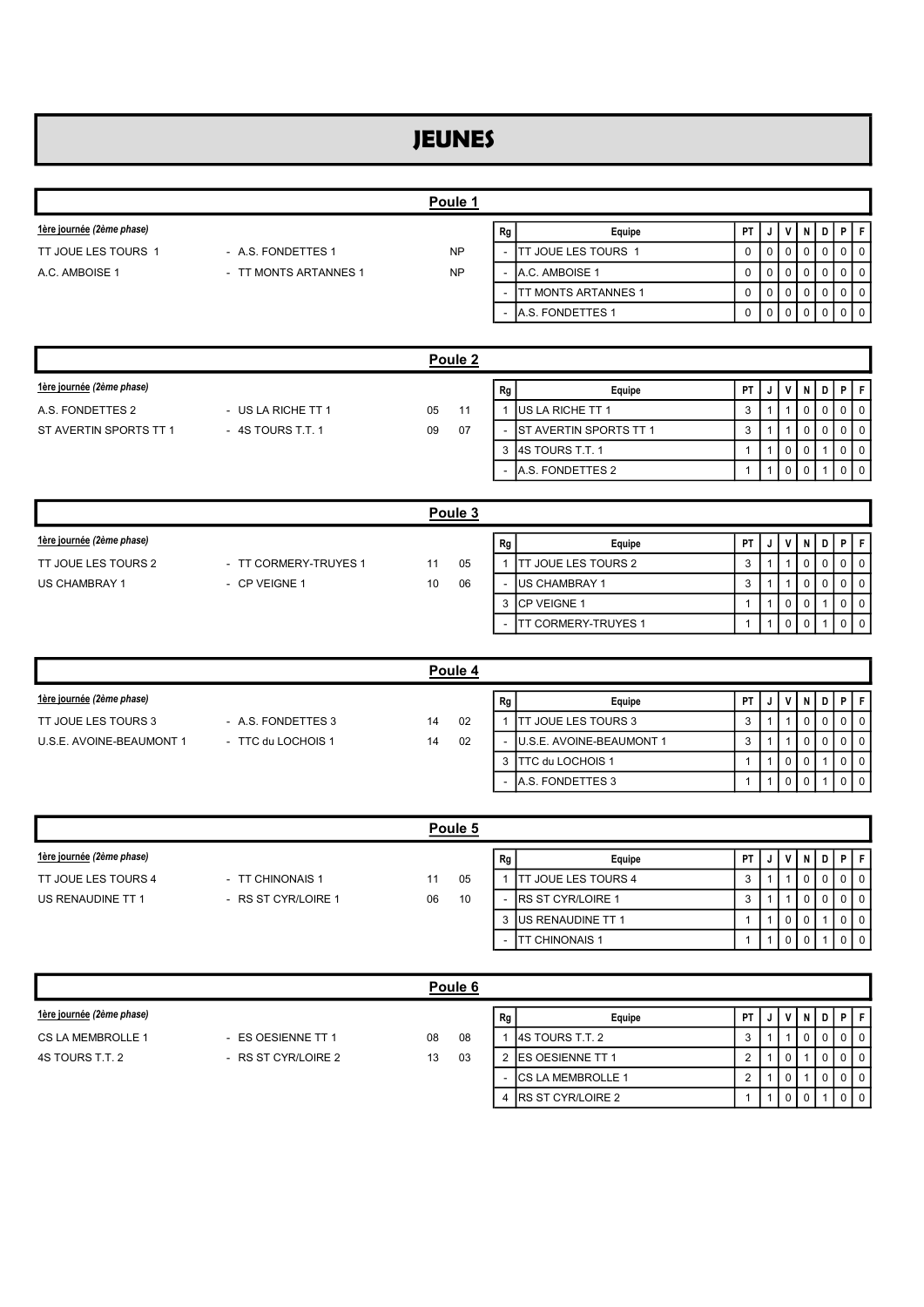|                           |                       | Poule 7   |    |                               |             |                |                |                |                |           |
|---------------------------|-----------------------|-----------|----|-------------------------------|-------------|----------------|----------------|----------------|----------------|-----------|
| 1ère journée (2ème phase) |                       |           | Rg | Equipe                        | PT          |                | V              | N              | D              | PF        |
| TT PARCAY MESLAY 1        | - US LA RICHE TT 2    | <b>NP</b> |    | <b>ST AVERTIN SPORTS TT 2</b> | 3           |                | $\overline{1}$ | $\mathbf 0$    | 0              | $0$   $0$ |
| ST AVERTIN SPORTS TT 2    | $-4S$ TOURS T.T. 3    | 10<br>06  |    | 2 14S TOURS T.T. 3            |             |                | $\overline{0}$ | $\mathbf 0$    |                | $0$   $0$ |
|                           |                       |           |    | 3 ITT PARCAY MESLAY 1         | $\mathbf 0$ | $\Omega$       | $\overline{0}$ | $\mathbf 0$    | $\Omega$       | $0$   $0$ |
|                           |                       |           |    | - US LA RICHE TT 2            | $\mathbf 0$ |                | $0$   $0$      | 0 <sup>1</sup> | $\overline{0}$ | 0 0       |
|                           |                       |           |    |                               |             |                |                |                |                |           |
|                           |                       | Poule 8   |    |                               |             |                |                |                |                |           |
| 1ère journée (2ème phase) |                       |           | Rg | Equipe                        | <b>PT</b>   |                | V              | N              | D              | PF        |
| TT JOUE LES TOURS 5       | - LARCAY T.T. 1       | <b>NP</b> |    | AS SAVONNIERES TT 1           | 3           |                | 1              | $\overline{0}$ | $\mathbf 0$    | 0 0       |
| ES RIDELLOIS TT 1         | - AS SAVONNIERES TT 1 | 07<br>09  |    | 2 <b>ES RIDELLOIS TT 1</b>    |             |                | $\overline{0}$ | $\mathbf 0$    |                | $0$   $0$ |
|                           |                       |           |    |                               |             |                |                |                |                |           |
|                           |                       |           |    | 3 ITT JOUE LES TOURS 5        | $\mathbf 0$ | $\overline{0}$ | $\overline{0}$ | $\mathbf 0$    | $\Omega$       | 0 1 0 1   |

|                           |                                   |    | Poule 9 |    |                                  |           |  |          |  |                |
|---------------------------|-----------------------------------|----|---------|----|----------------------------------|-----------|--|----------|--|----------------|
| 1ère journée (2ème phase) |                                   |    |         | Rg | Equipe                           | <b>PT</b> |  | <b>N</b> |  | PFI            |
| A.S. FONDETTES 4          | - ATT LANGEAIS-CINQ MARS 1        | 05 | 11      |    | IA.C. AMBOISE 2                  |           |  |          |  | 0 1 0 1        |
| A.C. AMBOISE 2            | - Ent MONTS ARTANNES/STE MAURE 13 |    | 03      |    | <b>LATT LANGEAIS-CINQ MARS 1</b> |           |  |          |  | 0 1 0 1        |
|                           |                                   |    |         |    | 3 A.S. FONDETTES 4               |           |  |          |  | $\overline{0}$ |

- Ent MONTS ARTANNES/STE MAURE 2 1 1 0 0 1 0 0

|                           |                                |    | Poule 10  |    |                                      |           |             |      |            |   |                 |
|---------------------------|--------------------------------|----|-----------|----|--------------------------------------|-----------|-------------|------|------------|---|-----------------|
| 1ère journée (2ème phase) |                                |    |           | Rg | <b>Equipe</b>                        | <b>PT</b> |             | VINI | D I        | D |                 |
| TT JOUE LES TOURS 6       | - A.T.T.ST ANTOINE DU ROCHER 1 | 05 | 11        |    | <b>IA.T.T.ST ANTOINE DU ROCHER 1</b> | 3         |             |      | $\Omega$ 1 |   | 1010'           |
| ST AVERTIN SPORTS TT 3    | - TTC du LOCHOIS 2             |    | <b>NP</b> |    | JOUE LES TOURS 6                     |           |             |      |            |   |                 |
|                           |                                |    |           |    | 3 IST AVERTIN SPORTS TT 3            | 0         | $\mathbf 0$ |      | $\Omega$   |   | $\overline{10}$ |
|                           |                                |    |           |    | ITTC du LOCHOIS 2                    |           | 0           |      |            |   | . ا 0 ا ،       |

|                           |                     | Poule 11  |    |                          |    |                |   |     |       |
|---------------------------|---------------------|-----------|----|--------------------------|----|----------------|---|-----|-------|
| 1ère journée (2ème phase) |                     |           | Rg | Equipe                   | PT | $\mathbf{v}$   | D | PIF |       |
| A.S. LUYNES T.T 1         | - LARCAY T.T. 2     | <b>NP</b> |    | <b>I</b> 4S TOURS T.T. 4 | J  |                |   |     | ∣ 0   |
| 4S TOURS T.T. 4           | - RS ST CYR/LOIRE 3 | 04<br>12  |    | 2 IRS ST CYR/LOIRE 3     |    | 0 <sup>1</sup> |   |     | ∣ 0   |
|                           |                     |           |    | 3 IA.S. LUYNES T.T 1     |    |                |   |     | 0   0 |
|                           |                     |           |    | - $LARCAY$ T.T. 2        |    | U.             |   |     |       |